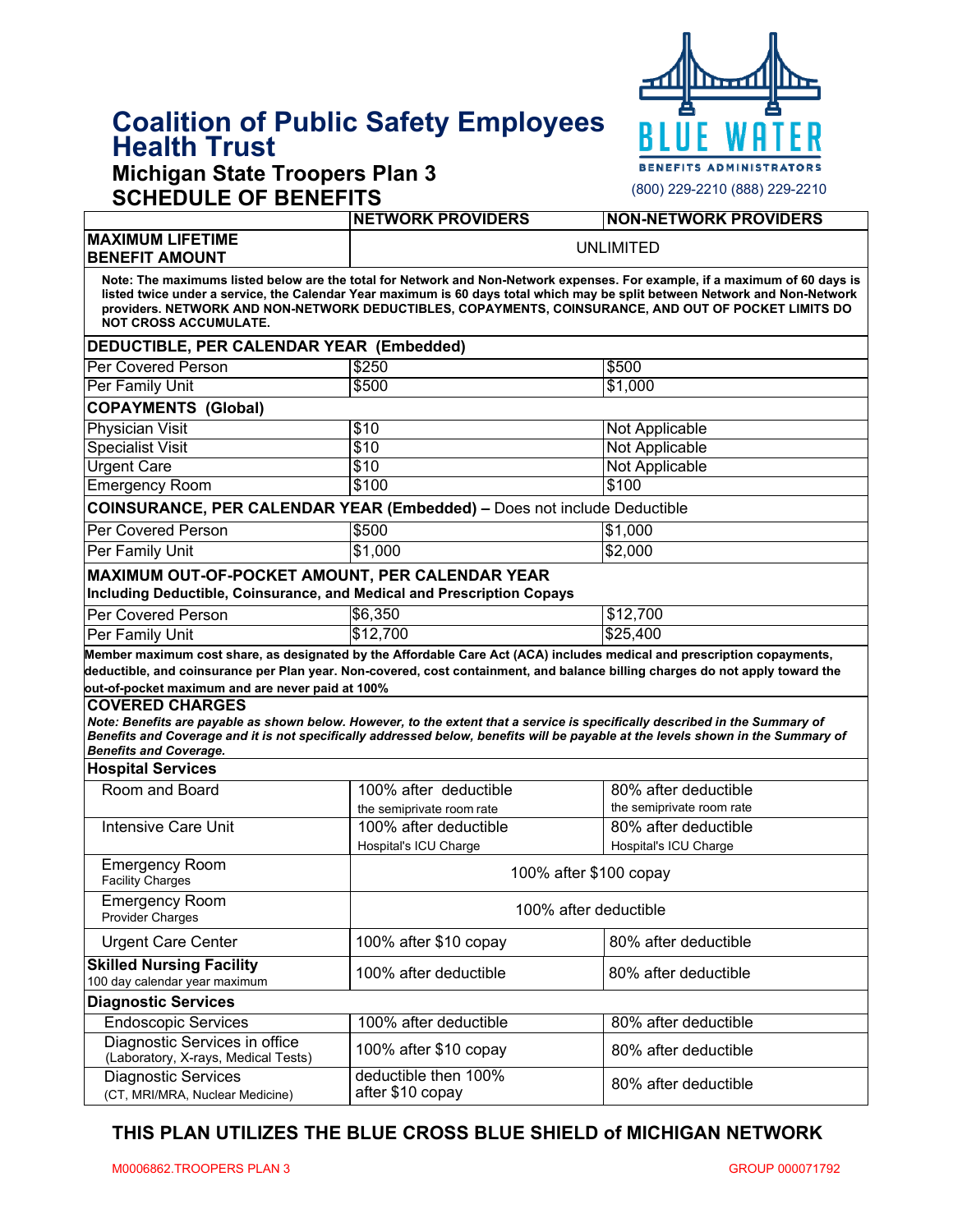|                                                                                  | <b>NETWORK PROVIDERS</b>                 | <b>NON-NETWORK PROVIDERS</b>             |  |  |  |
|----------------------------------------------------------------------------------|------------------------------------------|------------------------------------------|--|--|--|
| <b>Physician Services</b>                                                        |                                          |                                          |  |  |  |
| Inpatient visits                                                                 | 100% after deductible                    | 80% after deductible                     |  |  |  |
| Office visits                                                                    | 100% after \$10 copay                    | 80% after deductible                     |  |  |  |
| <b>Virtual visits</b>                                                            | 100% after \$10 copay                    | 80% after deductible                     |  |  |  |
| Surgery in Office                                                                | 100% after \$10 copay                    | 80% after deductible                     |  |  |  |
| <b>Surgery in Facility</b>                                                       | 100% after deductible                    | 80% after deductible                     |  |  |  |
| Allergy testing serum and injections                                             | deductible then 100%<br>after \$10 copay | 80% after deductible                     |  |  |  |
| <b>Inpatient Prescription Drugs</b>                                              | 100% after deductible                    | 80% after deductible                     |  |  |  |
| <b>Home Health Care</b>                                                          | 90% after deductible                     | 80% after deductible                     |  |  |  |
| <b>Private Duty Nursing</b><br>In Home                                           | 90% after deductible                     | 80% after deductible                     |  |  |  |
| <b>Hospice Care</b>                                                              | 90% after deductible                     | 80% after deductible                     |  |  |  |
| <b>Bereavement Counseling</b>                                                    | 100% after deductible                    | 80% after deductible                     |  |  |  |
| <b>Ambulance Service</b>                                                         |                                          |                                          |  |  |  |
| (Emergency)                                                                      | 100% not subject to deductible           |                                          |  |  |  |
| <b>Wig After Chemotherapy</b>                                                    | 100% after deductible                    | 80% after deductible                     |  |  |  |
| <b>Temporomandibular Services</b>                                                | 100% after deductible                    | 80% after deductible                     |  |  |  |
| <b>Spinal Manipulation/Chiropractic</b>                                          | deductible then 100%                     |                                          |  |  |  |
| 30 visit calendar year maximum                                                   | after \$10 copay                         | 80% after deductible                     |  |  |  |
| <b>Speech Therapy (ST)</b><br>30 visit calendar year maximum                     | deductible then 100%<br>after \$10 copay | 80% after deductible                     |  |  |  |
| <b>Physical Therapy (PT)</b><br>30 visit calendar year maximum combined PT, OT   | deductible then 100%<br>after \$10 copay | 80% after deductible                     |  |  |  |
| <b>Occupational Therapy (OT)</b>                                                 | deductible then 100%                     | 80% after deductible                     |  |  |  |
| 30 visit calendar year maximum combined OT, PT after \$10 $\operatorname{copay}$ |                                          |                                          |  |  |  |
| <b>Cardiac Rehabilitation</b>                                                    | 100% after deductible                    | 80% after deductible                     |  |  |  |
| <b>Pulmonary Rehabilitation</b>                                                  | 100% after deductible                    | 80% after deductible                     |  |  |  |
| <b>Durable Medical Equipment</b>                                                 | 90% after deductible                     | 80% after deductible                     |  |  |  |
| <b>Prosthetics/Orthotics</b>                                                     | 90% after deductible                     | 80% after deductible                     |  |  |  |
| <b>Ostomy Supplies</b>                                                           | 100% after deductible                    | 80% after deductible                     |  |  |  |
| <b>Diabetic Education, Training and</b><br><b>Supplies</b>                       | 100% after deductible                    | 80% after deductible                     |  |  |  |
| <b>Dietician Services</b>                                                        | deductible then 100%                     | 80% after deductible                     |  |  |  |
| 6 visit calendar year maximum                                                    | after \$10 copay                         |                                          |  |  |  |
| Neurobiological<br><b>Disorders/Autism Spectrum</b>                              | 100% after deductible                    | 80% after deductible                     |  |  |  |
| <b>Disorder Services</b>                                                         | Refer to Plan for ABA limitations        | <b>Refer to Plan for ABA limitations</b> |  |  |  |
| <b>LASIK Surgery</b>                                                             | 100% after deductible                    | 80% after deductible                     |  |  |  |
| <b>Hearing Aids</b><br>Payable once every 36 months                              | 100% after deductible                    | 80% after deductible                     |  |  |  |
| <b>Accident Only Dental Services</b>                                             | 100% after deductible                    | 80% after deductible                     |  |  |  |
| <b>Mental Disorders/Substance Abuse</b>                                          |                                          |                                          |  |  |  |
| Inpatient                                                                        | 100% after deductible                    | 80% after deductible                     |  |  |  |
| Partial Hospitalization/IOP                                                      | 100% after deductible                    | 80% after deductible                     |  |  |  |
| Outpatient                                                                       | 100% after \$10 copay                    | 80% after deductible                     |  |  |  |
| Human Organ Transplant                                                           | 100% after deductible                    | 80% after deductible                     |  |  |  |
| <b>Infertility Counseling and Treatment</b><br>Limited benefits                  | 100% after deductible                    | 80% after deductible                     |  |  |  |
| Pregnancy<br>Dependent daughters included                                        | 100% not subject to deductible           | 80% after deductible                     |  |  |  |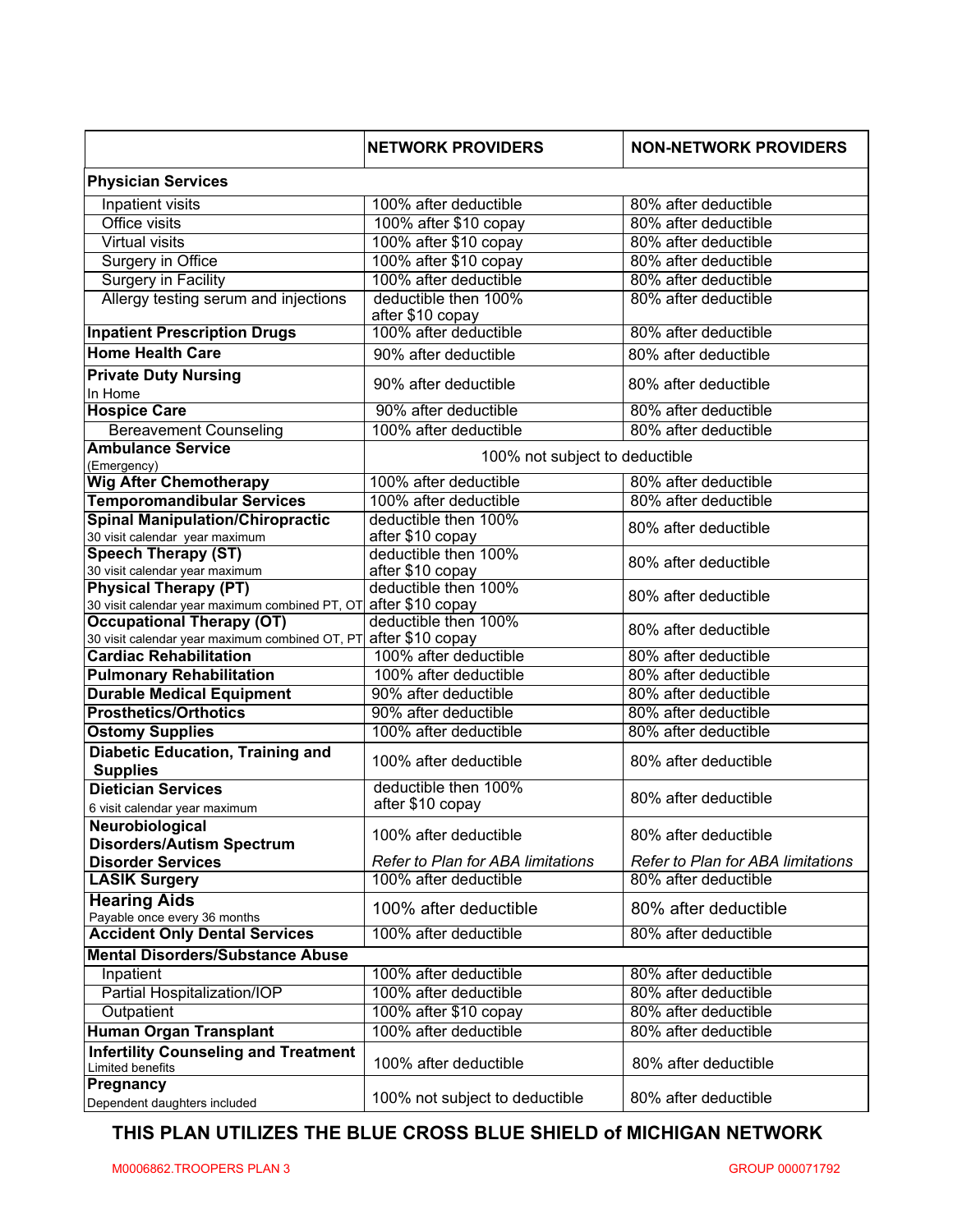|                                                                                                                                                                                                                                                                                                                                                                                                                                                                                                                                                                                                                                                                                                                                                                                                              | <b>NETWORK PROVIDERS</b>                                                                                                                                                                                                                                                                                              | <b>NON-NETWORK PROVIDERS</b> |  |  |
|--------------------------------------------------------------------------------------------------------------------------------------------------------------------------------------------------------------------------------------------------------------------------------------------------------------------------------------------------------------------------------------------------------------------------------------------------------------------------------------------------------------------------------------------------------------------------------------------------------------------------------------------------------------------------------------------------------------------------------------------------------------------------------------------------------------|-----------------------------------------------------------------------------------------------------------------------------------------------------------------------------------------------------------------------------------------------------------------------------------------------------------------------|------------------------------|--|--|
| <b>PREVENTIVE CARE</b>                                                                                                                                                                                                                                                                                                                                                                                                                                                                                                                                                                                                                                                                                                                                                                                       |                                                                                                                                                                                                                                                                                                                       |                              |  |  |
| <b>Routine Well Adult Care*</b>                                                                                                                                                                                                                                                                                                                                                                                                                                                                                                                                                                                                                                                                                                                                                                              | 100% not subject to deductible                                                                                                                                                                                                                                                                                        | 80% after deductible         |  |  |
| <b>Screening Tests</b>                                                                                                                                                                                                                                                                                                                                                                                                                                                                                                                                                                                                                                                                                                                                                                                       | Standard Preventive tests Cholesterol, High Blood Pressure, Diabetic, routine physical<br>examination, prostate (PSA), Cologuard, x-rays, laboratory tests, vision tests, STI and HIV<br>screening and counseling, tobacco cessation program, colonoscopies, bone density scans,<br>stress tests and sigmoidoscopies. |                              |  |  |
|                                                                                                                                                                                                                                                                                                                                                                                                                                                                                                                                                                                                                                                                                                                                                                                                              | Preventive health services   HealthCare.gov                                                                                                                                                                                                                                                                           |                              |  |  |
|                                                                                                                                                                                                                                                                                                                                                                                                                                                                                                                                                                                                                                                                                                                                                                                                              | Hepatitis A, Hepatitis B, HIB, HPV, MMR, HIV, DTP, Shingles and Flu Shots.                                                                                                                                                                                                                                            |                              |  |  |
| <i><b>Immunizations</b></i>                                                                                                                                                                                                                                                                                                                                                                                                                                                                                                                                                                                                                                                                                                                                                                                  | Recommended Adult Immunization Schedule (cdc.gov)                                                                                                                                                                                                                                                                     |                              |  |  |
| <b>Women's Preventive</b>                                                                                                                                                                                                                                                                                                                                                                                                                                                                                                                                                                                                                                                                                                                                                                                    | Mammography, Thermography (3D) gynecological exam, PAP, HPV screening, pregnancy<br>related screenings, breast feeding support and supplies, Contraceptive coverage<br>(prescriptions subject to prescription plan copayment.)                                                                                        |                              |  |  |
|                                                                                                                                                                                                                                                                                                                                                                                                                                                                                                                                                                                                                                                                                                                                                                                                              | Preventive care benefits for women   HealthCare.gov                                                                                                                                                                                                                                                                   |                              |  |  |
| <b>Routine Well Child Care*</b>                                                                                                                                                                                                                                                                                                                                                                                                                                                                                                                                                                                                                                                                                                                                                                              | 100% not subject to deductible                                                                                                                                                                                                                                                                                        | 80% after deductible         |  |  |
| <b>Screening Tests</b>                                                                                                                                                                                                                                                                                                                                                                                                                                                                                                                                                                                                                                                                                                                                                                                       | Standard Preventive tests, routine physical examination, x- rays, laboratory tests, vision tests,<br>newborn hearing screening, developmental screening.                                                                                                                                                              |                              |  |  |
|                                                                                                                                                                                                                                                                                                                                                                                                                                                                                                                                                                                                                                                                                                                                                                                                              | <b>Preventive care benefits for children   HealthCare.gov</b>                                                                                                                                                                                                                                                         |                              |  |  |
|                                                                                                                                                                                                                                                                                                                                                                                                                                                                                                                                                                                                                                                                                                                                                                                                              | DTaP, HIB, Hepatitis A, Hepatitis B, HPV, RV, IPV, MCV, PCV, Flu Shots.                                                                                                                                                                                                                                               |                              |  |  |
| <b>Immunuizations</b>                                                                                                                                                                                                                                                                                                                                                                                                                                                                                                                                                                                                                                                                                                                                                                                        | Combined Recommended Immunization Schedule for Persons Aged 0 - 18 years (cdc.gov)                                                                                                                                                                                                                                    |                              |  |  |
|                                                                                                                                                                                                                                                                                                                                                                                                                                                                                                                                                                                                                                                                                                                                                                                                              | Recommended Immunizations for Children from 7 - 18 Years Old (cdc.gov)                                                                                                                                                                                                                                                |                              |  |  |
| <b>Pediatric Vision</b>                                                                                                                                                                                                                                                                                                                                                                                                                                                                                                                                                                                                                                                                                                                                                                                      | For dependents under age 19:<br>1 exam, 1 pair of glasses or contacts, 1 frame per calendar year                                                                                                                                                                                                                      |                              |  |  |
| *Other preventive care and services required by applicable law if provided by a Network Provider.                                                                                                                                                                                                                                                                                                                                                                                                                                                                                                                                                                                                                                                                                                            |                                                                                                                                                                                                                                                                                                                       |                              |  |  |
| *Preventive Care and Screening Services and Immunizations for children, adolescents and adults that:<br>-- have a rating of A or B in the current United States Preventive Services Task Force recommendations, or<br>-- are recommended by the Advisory Committee on Immunization Practices of the Centers for Disease Control and Prevention, or<br>-- are provided for in comprehensive guidelines supported by the Health Resources and Services Admin., with respect to the<br>individual<br>--are included in the Women's Preventive Services outline by the Dept. of Health and Human Services<br>Please consult the recommendations and guidelines for age, frequency and other guidelines.<br>You may also call 800-229-2210 to obtain a no-cost paper copy from Blue Water Benefits Administrators |                                                                                                                                                                                                                                                                                                                       |                              |  |  |
| Frequency limits for routine mammogram: Ages 40 and over Limited to one (1) per Calendar Year; and limited                                                                                                                                                                                                                                                                                                                                                                                                                                                                                                                                                                                                                                                                                                   |                                                                                                                                                                                                                                                                                                                       |                              |  |  |
| to the maximum allowed under designated state limits.<br>Frequency limits for pap smear (Cytologic Screenings): One (1) per Calendar Year                                                                                                                                                                                                                                                                                                                                                                                                                                                                                                                                                                                                                                                                    |                                                                                                                                                                                                                                                                                                                       |                              |  |  |
| Frequency limits for Colon/Rectal exam, Colonoscopy, Cologuard, and                                                                                                                                                                                                                                                                                                                                                                                                                                                                                                                                                                                                                                                                                                                                          |                                                                                                                                                                                                                                                                                                                       |                              |  |  |
| Prostate Screening: Ages 45 and over Limited to one (1) per Calendar Year                                                                                                                                                                                                                                                                                                                                                                                                                                                                                                                                                                                                                                                                                                                                    |                                                                                                                                                                                                                                                                                                                       |                              |  |  |
| Frequency limits for Routine Vision exam: One (1) per every Calendar Year<br>Frequency limits for Routine Hearing exam: One (1) per every Calendar Year                                                                                                                                                                                                                                                                                                                                                                                                                                                                                                                                                                                                                                                      |                                                                                                                                                                                                                                                                                                                       |                              |  |  |
|                                                                                                                                                                                                                                                                                                                                                                                                                                                                                                                                                                                                                                                                                                                                                                                                              |                                                                                                                                                                                                                                                                                                                       |                              |  |  |